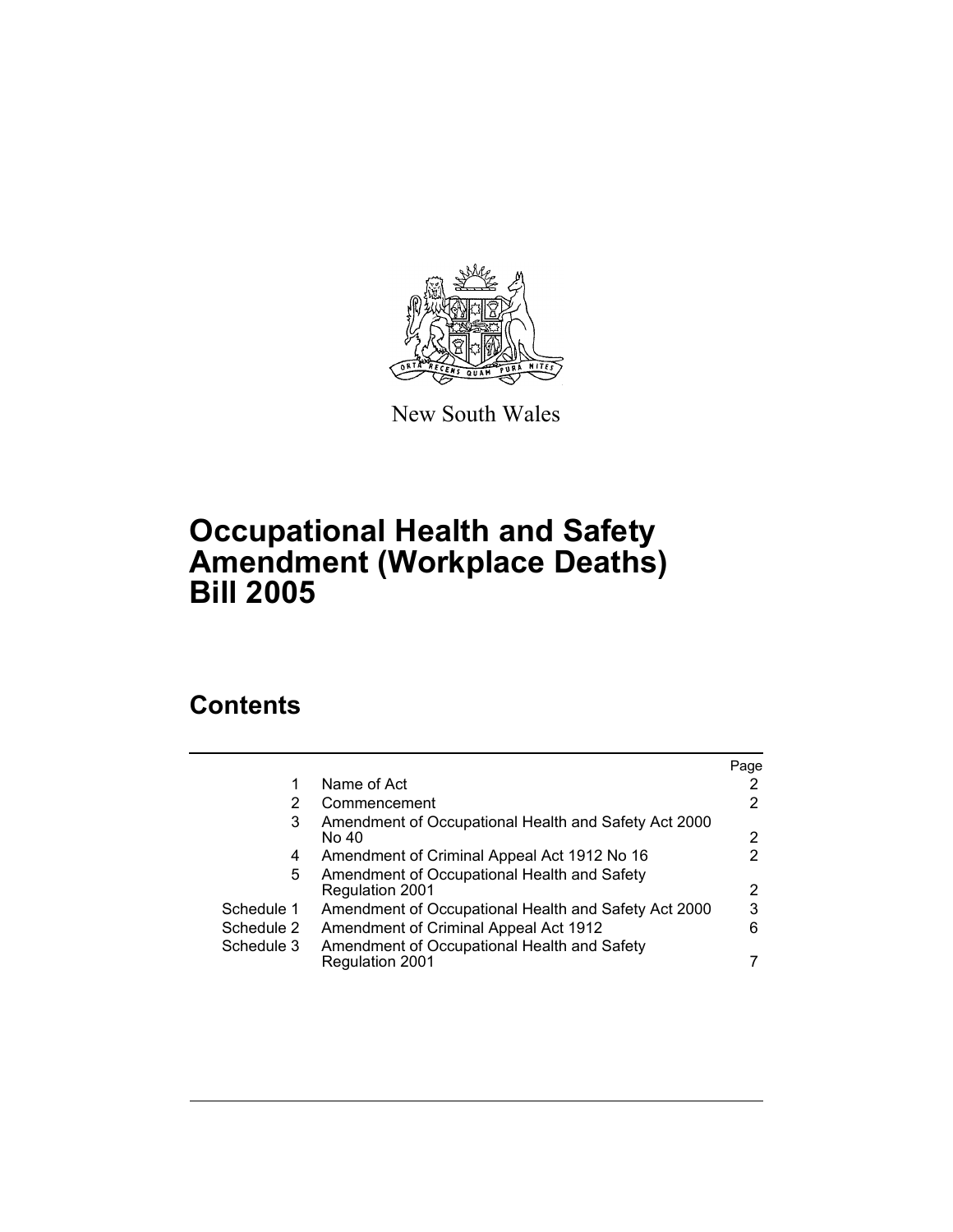*I certify that this PUBLIC BILL, which originated in the LEGISLATIVE ASSEMBLY, has finally passed the LEGISLATIVE COUNCIL and the LEGISLATIVE ASSEMBLY of NEW SOUTH WALES.*

> *Clerk of the Legislative Assembly. Legislative Assembly, Sydney, , 2005*



New South Wales

# **Occupational Health and Safety Amendment (Workplace Deaths) Bill 2005**

Act No , 2005

An Act to amend the *Occupational Health and Safety Act 2000* to make it an offence for a person who owes a duty under Part 2 of that Act to engage in reckless conduct that causes death at a workplace; and to amend the *Criminal Appeal Act 1912* to provide for appeals in connection with a conviction for such an offence to the Court of Criminal Appeal.

*I have examined this Bill, and find it to correspond in all respects with the Bill as finally passed by both Houses.*

*Chairman of Committees of the Legislative Assembly.*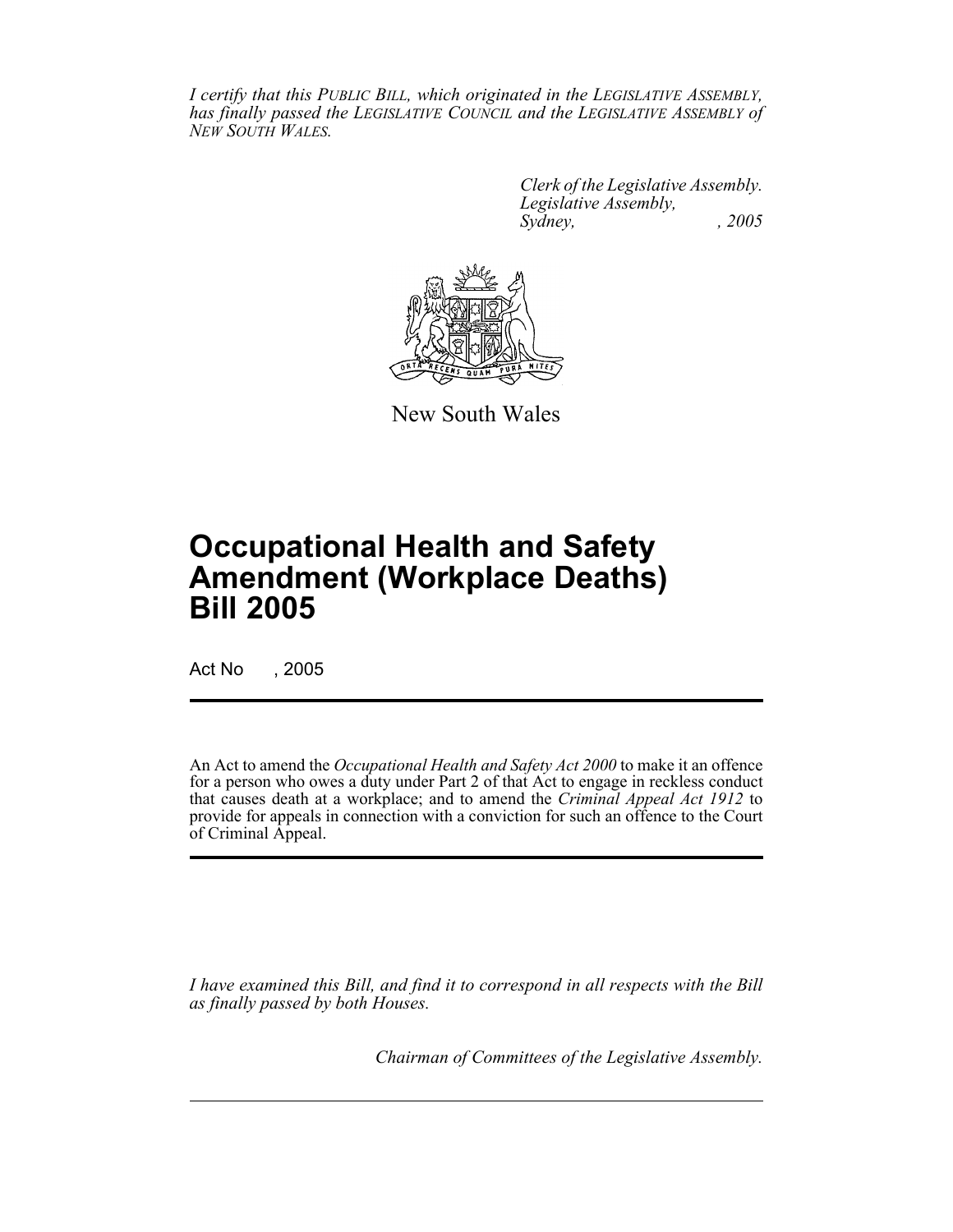#### **The Legislature of New South Wales enacts:**

#### **1 Name of Act**

This Act is the *Occupational Health and Safety Amendment (Workplace Deaths) Act 2005*.

#### **2 Commencement**

This Act commences on the date of assent.

#### **3 Amendment of Occupational Health and Safety Act 2000 No 40**

The *Occupational Health and Safety Act 2000* is amended as set out in Schedule<sup>1</sup>.

#### **4 Amendment of Criminal Appeal Act 1912 No 16**

The *Criminal Appeal Act 1912* is amended as set out in Schedule 2.

#### **5 Amendment of Occupational Health and Safety Regulation 2001**

The *Occupational Health and Safety Regulation 2001* is amended as set out in Schedule 3.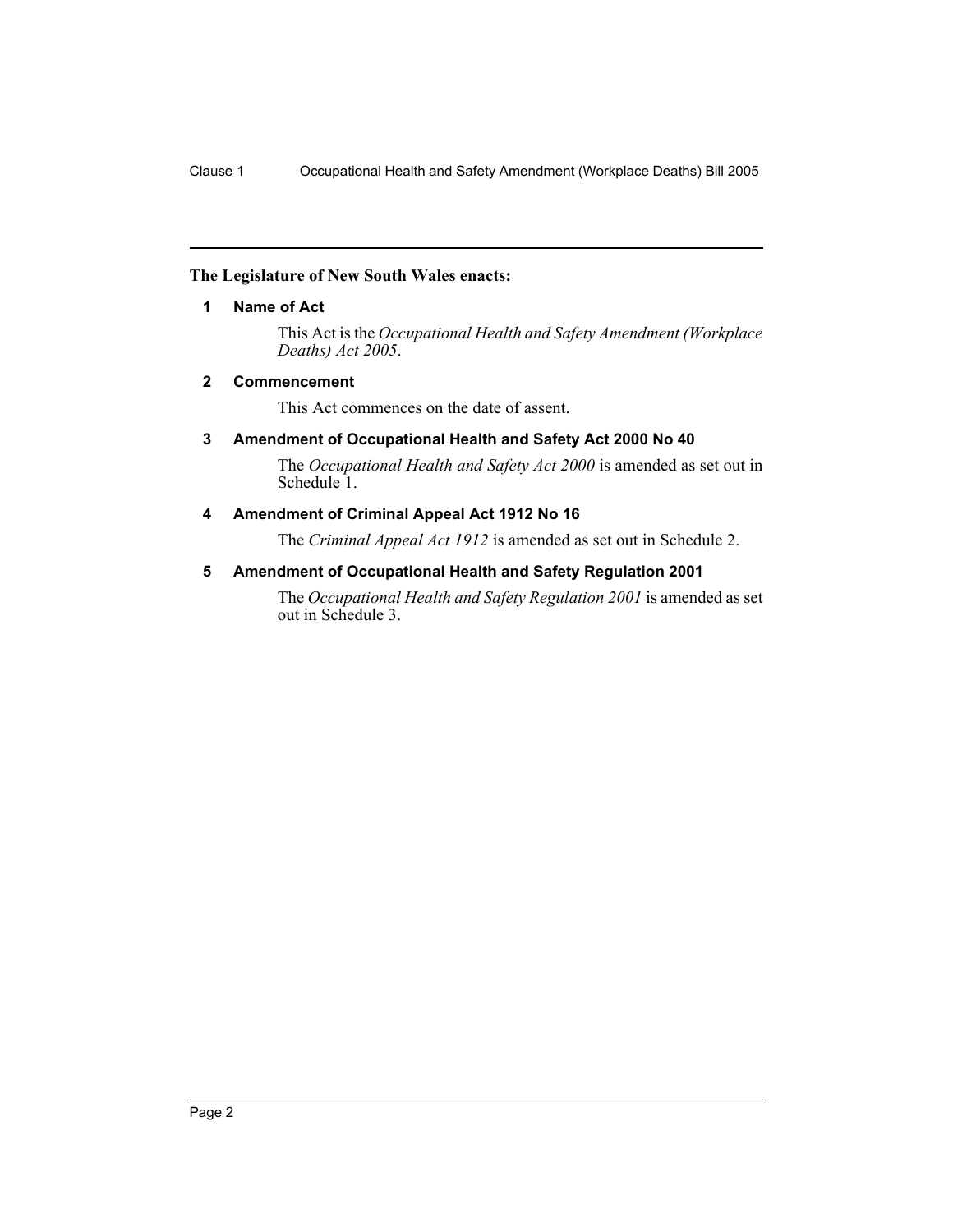Amendment of Occupational Health and Safety Act 2000 Schedule 1

### **Schedule 1 Amendment of Occupational Health and Safety Act 2000**

(Section 3)

**[1] Part 2A**

Insert after Part 2:

## **Part 2A Workplace deaths—offence**

#### **32A Reckless conduct causing death at workplace by person with OHS duties**

(1) In this section:

*conduct* includes acts or omissions.

- (2) A person:
	- (a) whose conduct causes the death of another person at any place of work, and
	- (b) who owes a duty under Part 2 with respect to the health or safety of that person when engaging in that conduct, and
	- (c) who is reckless as to the danger of death or serious injury to any person to whom that duty is owed that arises from that conduct,

is guilty of an offence.

Maximum penalty:

- (a) in the case of a corporation—15,000 penalty units, or
- (b) in the case of an individual—imprisonment for 5 years or 1,500 penalty units, or both.

**Note.** Section 17 of the *Crimes (Sentencing Procedure) Act 1999* provides, at the enactment of this Act, that the value of a penalty unit is \$110. Accordingly, the above maximum penalties are as follows:

- (a) in the case of a corporation—\$1,650,000,
- (b) in the case of an individual—\$165,000 or imprisonment for 5 years, or both.
- (3) It is a defence to any proceedings against a person for that offence if the person proves that there was a reasonable excuse for the conduct.

**Note.** Section 28 provides general defences for any offence against the Act.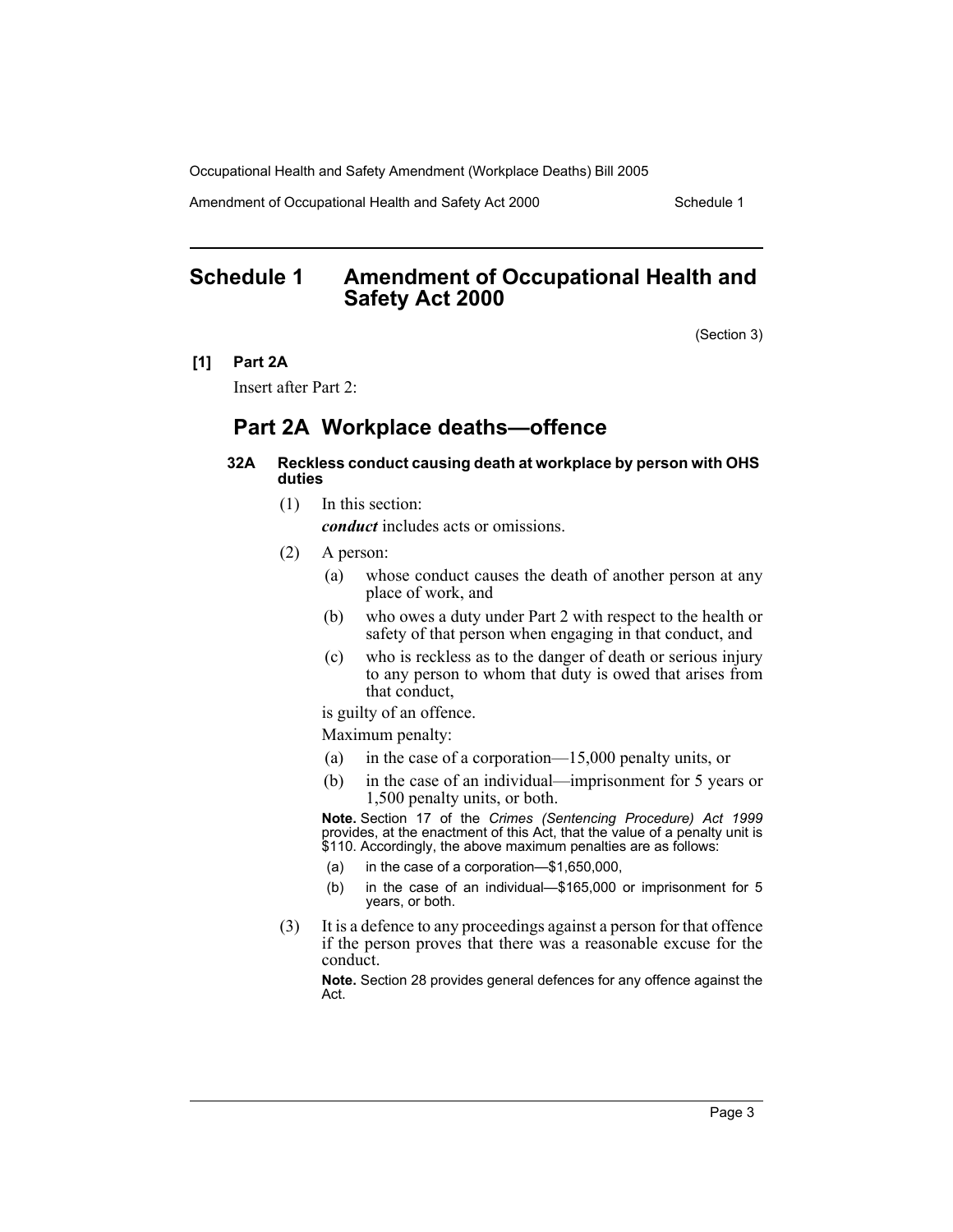Schedule 1 Amendment of Occupational Health and Safety Act 2000

- (4) For the purposes of this section:
	- (a) a person's conduct causes death if it substantially contributes to the death, and
	- (b) the death of a person is taken to have been caused at a place of work if the person is injured at the place of work but dies elsewhere as a result of the injury, and
	- (c) it does not matter that the conduct that causes death did not occur at the place of work.
- (5) If a corporation owes a duty under Part 2 with respect to the health or safety of any person, any director or other person concerned in the management of the corporation is taken also to owe that duty for the purposes of subsection (2).
- (6) Section 26 (Offences by corporations—liability of directors and managers) does not apply to an offence against this section. However, this does not prevent a director or other person concerned in the management of a corporation from being prosecuted under this section for an offence committed by the director or other person.

#### **32B Prosecution for offences under this Part**

- (1) Proceedings for an offence against this Part may only be dealt with summarily before the Industrial Relations Commission in Court Session, despite anything to the contrary in section 105.
- (2) Proceedings for an offence against this Part may be instituted only with the written consent of a Minister of the Crown or by an inspector, despite anything to the contrary in section 106.
- (3) However, any person who would, but for subsection (2), be entitled to institute proceedings for an offence against this Part may make a written application to WorkCover for a statement of the reasons why proceedings for such an offence have not been instituted in respect of alleged conduct that may constitute such an offence. WorkCover is to provide a statement of those reasons to the applicant as soon as practicable after the application is made, unless the alleged conduct has been referred to the Director of Public Prosecutions for consideration of the institution of proceedings.
- (4) Section 197A (Appeals against acquittals in proceedings for offences against occupational health and safety legislation) of the *Industrial Relations Act 1996* does not apply to an offence against this Part.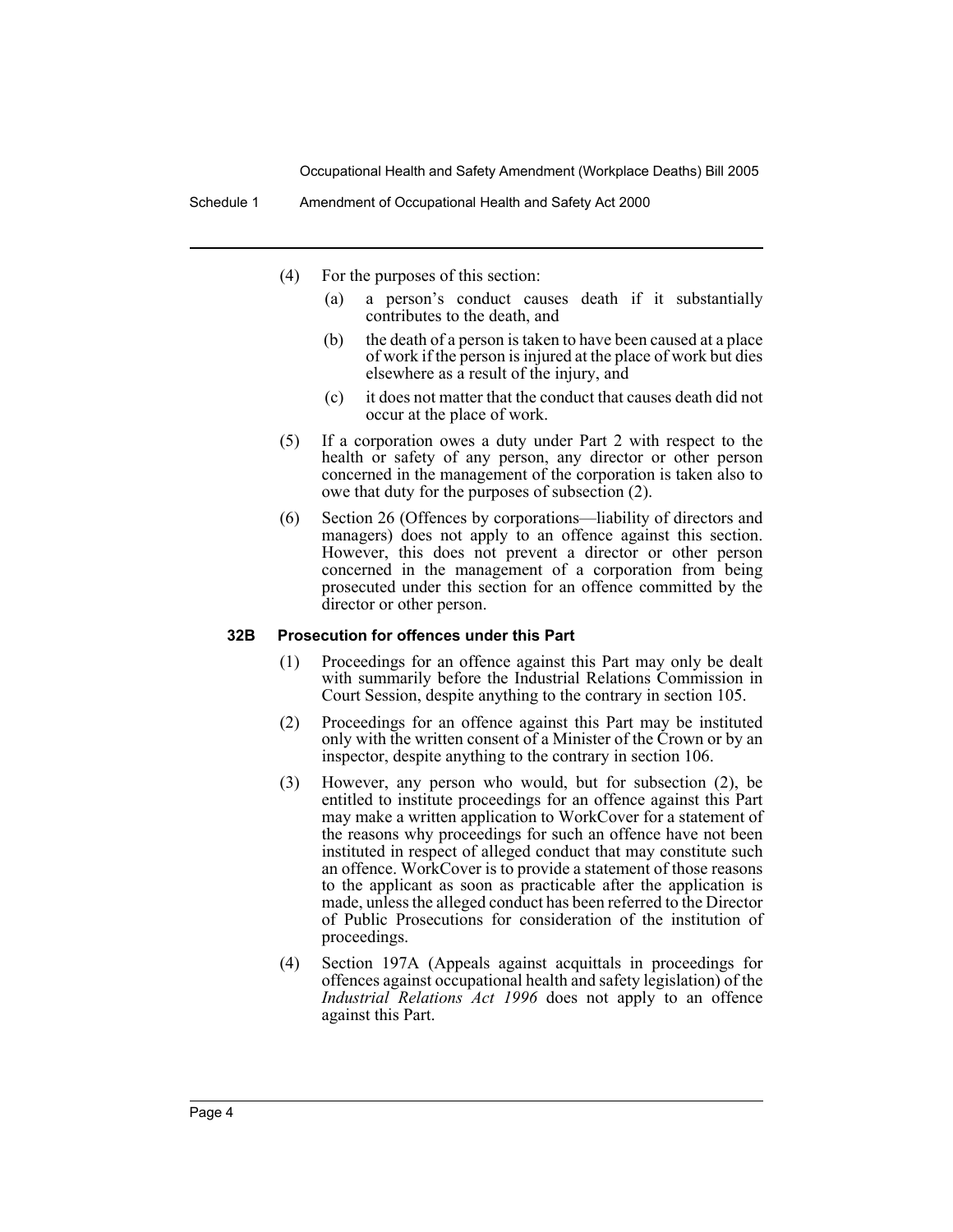Amendment of Occupational Health and Safety Act 2000 Schedule 1

#### **[2] Schedule 3 Savings, transitional and other provisions**

Insert at the end of clause 1 (1):

*Occupational Health and Safety Amendment (Workplace Deaths) Act 2005*

#### **[3] Schedule 3, Part 5**

Insert after Part 4 of Schedule 3:

### **Part 5 Provision relating to Occupational Health and Safety Amendment (Workplace Deaths) Act 2005**

#### **22 Law Reform Commission review of Occupational Health and Safety Amendment (Workplace Deaths) Act 2005**

- (1) The Law Reform Commission is to inquire into, and report on, the effectiveness of the provisions inserted into the *Occupational Health and Safety Act 2000* and the *Criminal Appeal Act 1912* by the *Occupational Health and Safety Amendment (Workplace Deaths) Act 2005* (*the relevant provisions*).
- (2) The Law Reform Commission in carrying out that inquiry, and making that report, is to have particular regard to:
	- (a) whether the relevant provisions are achieving their aims and objectives, and
	- (b) whether the relevant provisions are appropriate to achieve those aims and objectives, and
	- (c) the incidence and circumstances of workplace deaths in New South Wales since the enactment of the relevant provisions and whether the relevant provisions have contributed to a reduction in workplace deaths in New South Wales, and
	- (d) any deficiencies with the relevant provisions that have become apparent since their enactment, and
	- (e) provisions relating to workplace deaths in other Australian jurisdictions and their operation and effectiveness.
- (3) The Law Reform Commission in carrying out that inquiry, and making that report, is to:
	- (a) consult with unions, employees, employers and other interested stakeholders, and
	- (b) conduct public hearings.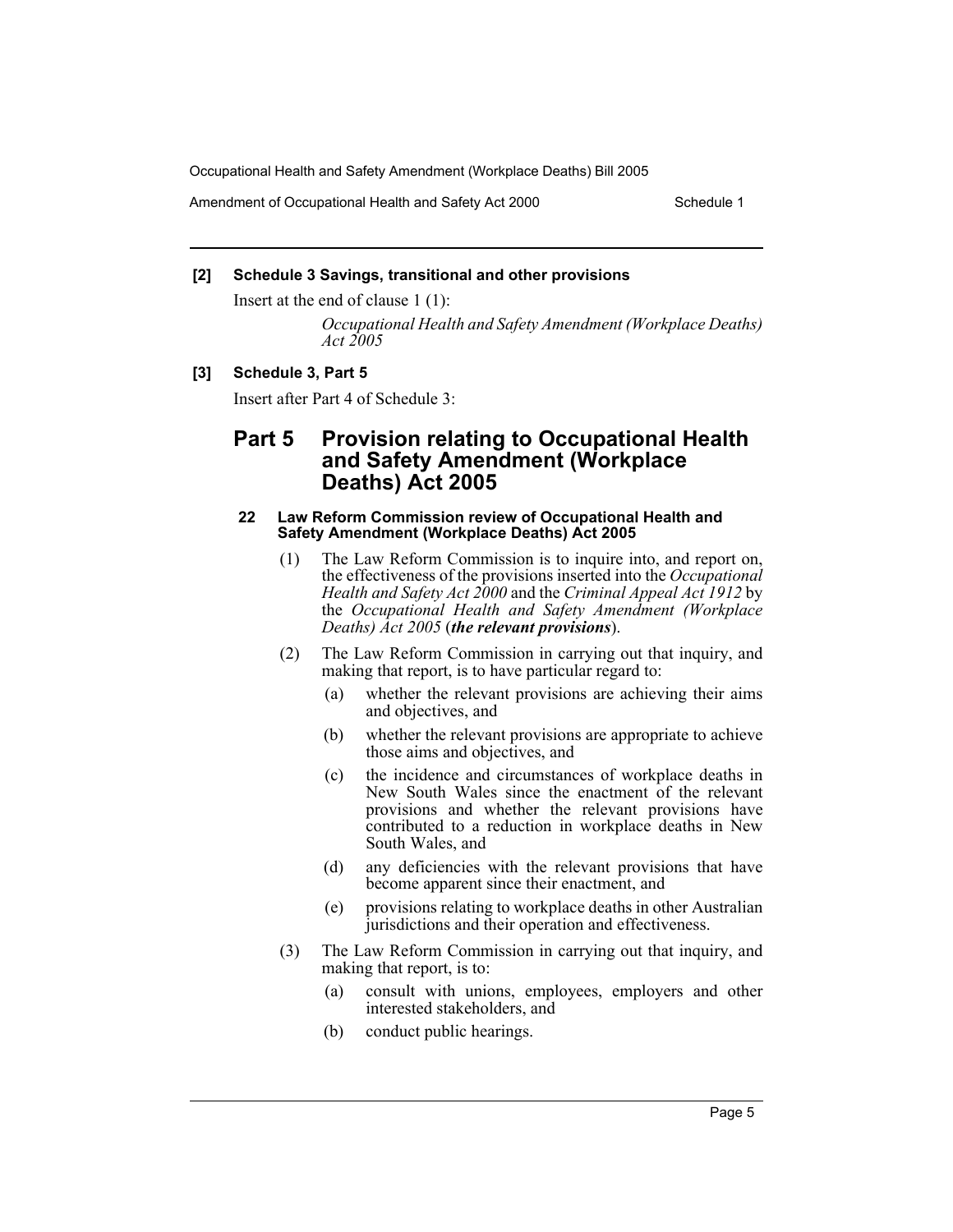Schedule 1 Amendment of Occupational Health and Safety Act 2000

- (4) The inquiry and report is to be undertaken under and in accordance with the *Law Reform Commission Act 1967*.
- (5) The inquiry is to commence before the expiration of the period of 3 years after the commencement of the relevant provisions.
- (6) The Attorney General is required to table or cause to be tabled in Parliament the report, and a detailed written response of the Government, within 3 months after the report is made by the Law Reform Commission.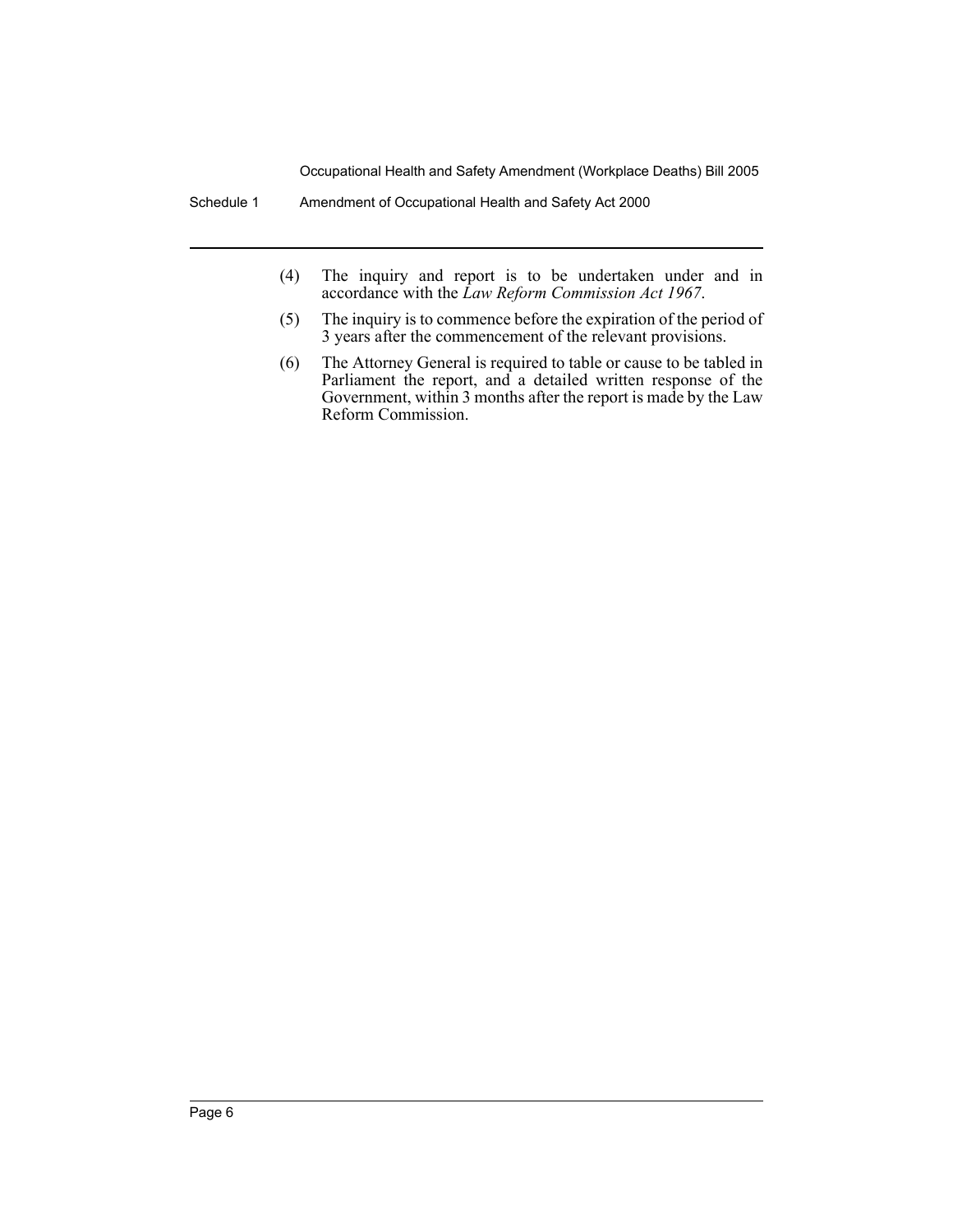Amendment of Criminal Appeal Act 1912 Schedule 2

## **Schedule 2 Amendment of Criminal Appeal Act 1912**

(Section 4)

#### **Section 5AG**

Insert after section 5AF:

#### **5AG Appeal in certain criminal cases dealt with by Industrial Relations Commission in Court Session**

- (1) A person convicted of an offence under section 32A of the *Occupational Health and Safety Act 2000* and sentenced to any term of imprisonment by the Industrial Relations Commission in Court Session (including a sentence imposed on appeal) may appeal under this Act to the Court of Criminal Appeal against:
	- (a) the person's conviction, or
	- (b) the sentence passed on the person's conviction.
- (2) A person may not appeal under this section to the Court of Criminal Appeal unless the person has first exercised any right the person has to appeal to the Full Bench of the Industrial Relations Commission in Court Session under the *Industrial Relations Act 1996*.
- (3) The Court of Criminal Appeal, in proceedings before it on an appeal under this section, may confirm the determination made by the Industrial Relations Commission in Court Session or may order that the determination made by the Industrial Relations Commission in Court Session be vacated and make any determination that the Industrial Relations Commission in Court Session could have made on the evidence heard on appeal.
- (4) This section has effect despite section 179 (Finality of decisions) of the *Industrial Relations Act 1996*.